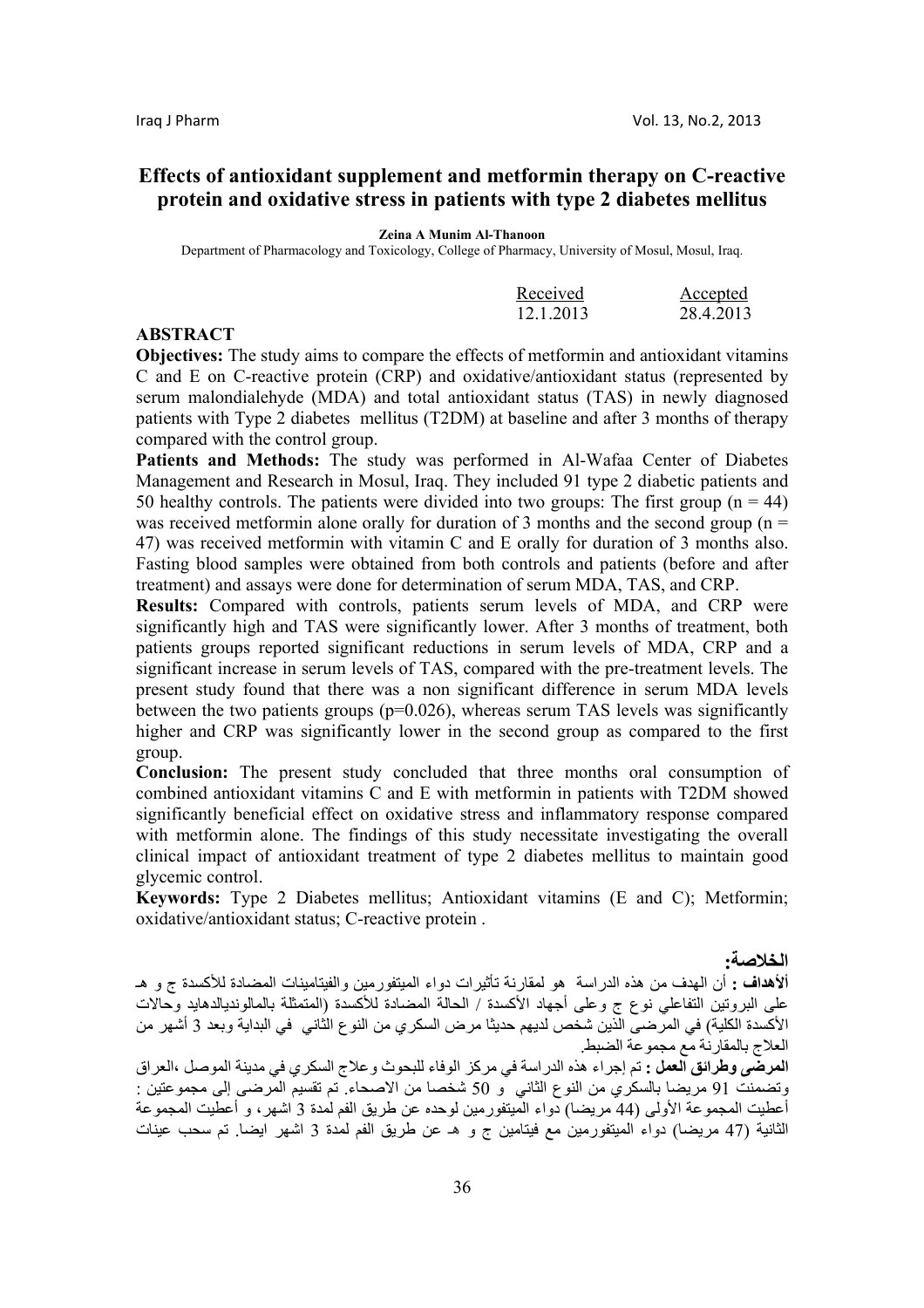صيامية من الدم من كل من مجموعة الضبط ومجموعة المرضىي (قبل وبعد العلاج) لقياس كل من البروتين التفاعلي نو ع ج و على أجهاد الأكسدة / الحالة المضادة للأكسدة (ممثلة بالمالونديالدهايد وحالات الأكسدة الكلية) .

**ألنتائج :** بالمقارنة مع مجموعة الضبط ، فأن مستوى المالوندالدهايد والبروتين التفاعلي نوع ج في مصل دم المرضَّى كان مرتفعا معنويا ومضادات الاكسدة الكلية كانت مُنخفضة معنويا لدى مجموعة المرضى. ولوحظ في مجموعة المرضى بعد 3 اشهر من العلاج أن هناك انخفاضا معنويا كبيرا في مستوى المالونديالدهايد والبروتين التفاعلي نوع ج في مصل الدم وارتفاعا معنويا كبيرا في مستوى ومضادات الاكسدة الكلية في مصل الدم، بالمقارنة مع ما قبل العلاج. آما اظهرت الدراسة انه لا يوجد فرق معنوي في مستوى المالونالدهايد في مصل الدم بين مجموعة الاولى والثانية من المرضى وان هناك ارتفاعا معنويا ملحوظا في مستوى مضادات الاآسدة الكلية وأنخفاظا معنويا ملحوظا في مستوى البروتين التفاعلي نوع ج في المجموعة الثانية بالمقارنة مع المجموعة الأولى.

ألاستنتاج : استنتجت الدراسة الحالية أن مرضى السكري من النوع الثاني والمعالجين بإضافة الفيتامينات المضادة للأآسدة ج و هـ مع دواء الميتفورمين يؤدي الى انخفاض في حالة جهد الاآسدة والاستجابة الالتهابية مقارنة مع العلاج باستخدام الميتفورمين لوحده.

لقد استنتجت الدراسة أن تناول الفيتامينات المضادة للأكسدة (فيتامين  $\rm E$  و $\rm C$ ) والمضافة مع الميتفورمين لمدة ثلاثة أشهر عن طريق الفم للمرضى الذين يعانون من السكري من النوع الثاني لها تأثير مفيد بشكل كبير على الاكسدة والاستجابة الالتهابية مقارنة مع الميتفورمين لوحده. آما ان نتائج هذه الدراسة تستلزم التحقيق في التأثير الشامل السريري من العلاج بمضادات الأآسدة للمرضى الذين يعانون من السكري من النوع الثاني للحفاظ على السيطرة على سكر الدم بصورة جيدة.

he inter-relationships between The inter-relationships between<br>glycemic control and progression of diabetes-related vascular complications, oxidative**/**antioxidative status and inflammation, have not been fully understood.<sup>1,2,3</sup> It has been known that the major factor which are responsible for the enhanced free radical generation in diabetic patients is hyperglycemia through autooxidation of glucose and production of advanced glycation end products (AGEs), which is known to progress at an extremely accelerated rate in T2DM. $4,5,6$  A proinflammatory state, recognized clinically by elevations of C-reactive protein (CRP) which is commonly present in patients with T2DM. Multiple mechanisms seemingly underlie elevations of CRP; one cause is obesity, because excess adipose tissue releases inflammatory cytokines that may elicit higher CRP levels. No drugs that act exclusively via this mechanism are available for reducing cardiovascular risk. However, several drugs are used to treat other metabolic risk factors in

T2DM have been reported to reduce CRP levels. These drugs groups are statins, nicotinic acid, fibrates and thiazolidinediones.<sup>7,8</sup>

 Drugs most commonly used for T2DM are sulfonylureas, metformin, and insulin-sensitizing glitazones, in which all have been associated with normalization of circulating inflammation and oxidative markers. This effect may be mediated, at least partly, by the action of the therapeutic agents on the innate immune system to retain the homeostasis of the oxidative and inflammatory status.<sup>9</sup> Metformin is recommended as an oral hypoglycemic core therapy in diabetes management worldwide and the guidelines of the American Diabetes Association (ADA) and the European Association for the Study of Diabetes (EASD) recommend its use in patients irrespective of age, body weight and degree of baseline hyperglycemia, due to its favorable effect on metabolic indices of glucose, lipid, and weight control $^{10,11}$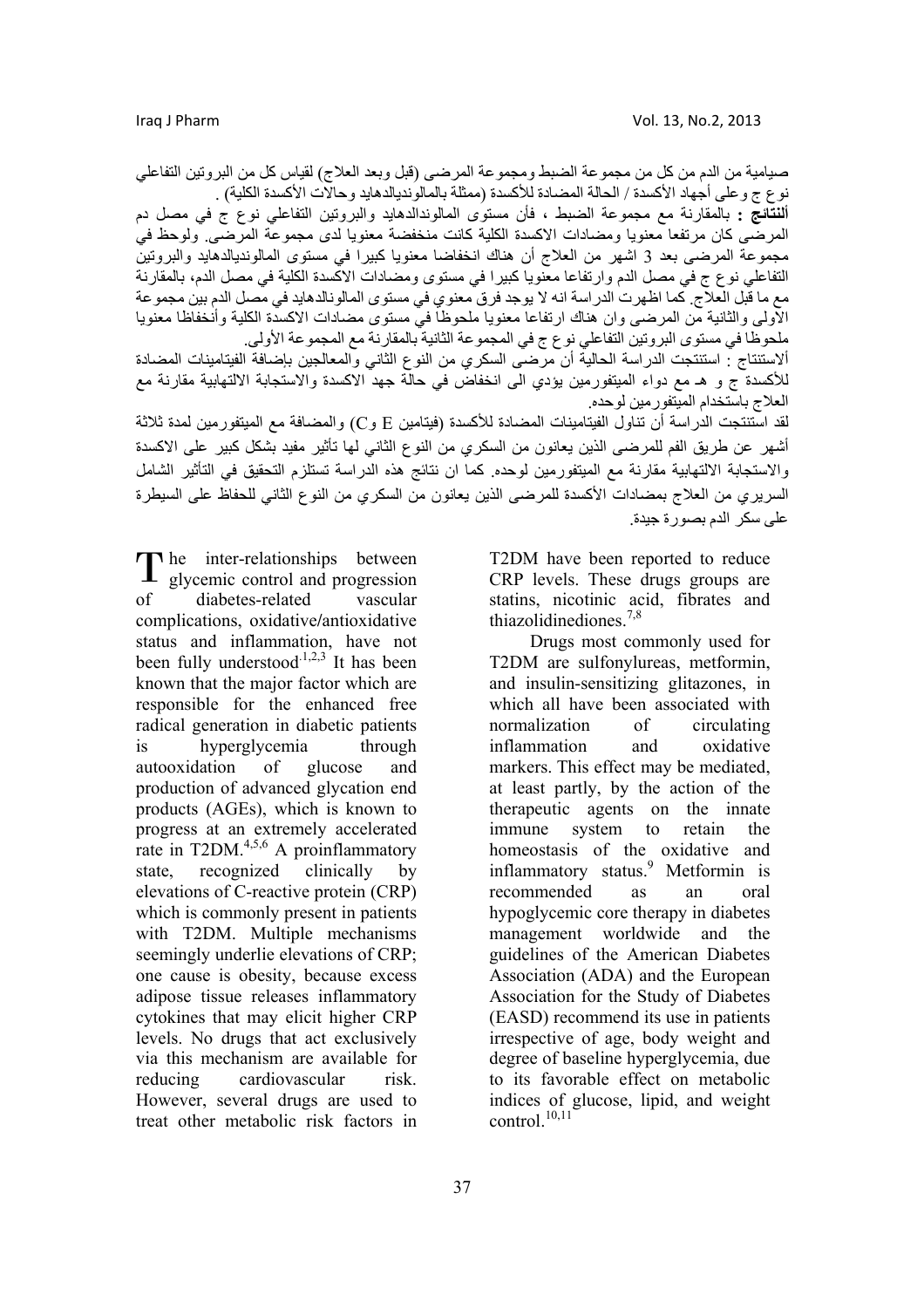Many micronutrients exhibit well-characterized anti-inflammatory or immunomodulatory functions. Vitamin C (ascorbic acid) is the primary hydrophilic antioxidant found in human plasma. $^{12}$  It has an important role in immune function and various oxidative/inflammatory processes. such as scavenging reactive oxygen species and reactive nitrogen species, preventing the initiation of chain reactions that lead to protein glycation, and protecting against lipid peroxidation.<sup>13,14,15</sup> Vitamin E, a component of the total peroxyl radical-trapping antioxidant system, reacts directly with peroxyl and superoxide radicals and singlet oxygen and protects membranes from lipid peroxidation.<sup>16,17,18</sup>

 The aim of this study was to compare and determine the effects of metformin combination with antioxidant vitamins C and E on acute phase protein (represented by serum C-reactive protein(CRP), oxidative/antioxidant status (represented by serum malondialehyde (MDA) and total antioxidant status (TAS) in newly diagnosed patients with T2DM at baseline and after 3 months of therapy.

### **Patients And Methods**

 The study protocol was approved by regional research ethics committees at College of Pharmacy and Mosul Health Administration. It is a follow up study, performed during the period between 1/6/2012 and 1/10/2012.

 Patients included in this study were collected from Al-Wafaa Center of Diabetes Management and Research in Mosul, Iraq. Inclusion criteria include ninety one newly-diagnosed patients with T2DM , their ages ranged between 30 and 65 years old including both males

and females . Their selection was according to the American Diabetes Association  $(ADA)^{19}$  and the World Health Organization  $(WHO)^{20}$  diagnostic criteria for T2DM. They were divided into two groups: The first group  $(n =$ 44) was received metformin orally alone (Dialon, Julphar, United Arab Emirates), 500 mg three times daily alone for duration of 3 months. They were 24 females and 20 males with a mean age of 53.15±5.01 years, and the second group  $(n = 47)$  was received metformin 500 mg orally three times daily in combination with vitamin supplements (250 mg vitamin C three times daily and 400 IU vitamin E daily) for duration of 3 months. They were 26 females and 21 males with a mean age of  $50.35\pm4.52$ years. Exclusion criteria was patients with history of acute and chronic inflammatory illness, cardiovascular disease, renal failure and age range 30<age>65 years old . Females included in the study were neither being pregnant nor lactating, nor menstruating at the time of blood collection.

 Fifty apparently healthy volunteers (26 females and 24 males, with a mean age of  $42.56 \pm 5.64$  years, and with no previous history of diabetes mellitus, were included as a control group to establish the normal values for MDA, TAS and CRP.

 Venous blood samples were drawn under fasting condition from diabetic patients before and after three month of treatment. Blood samples from the healthy control subjects were collected and processed in the same way.

 Serum MDA levels were estimated using a thiobarbituric acid (TBA) assay,<sup>21</sup> and  $TAS$  according to the method described by Miller *et al*.,22 using a Randox TAS kit (Randox Laboratories Ltd., Antrim, UK). Serum C-reactive protein was measured by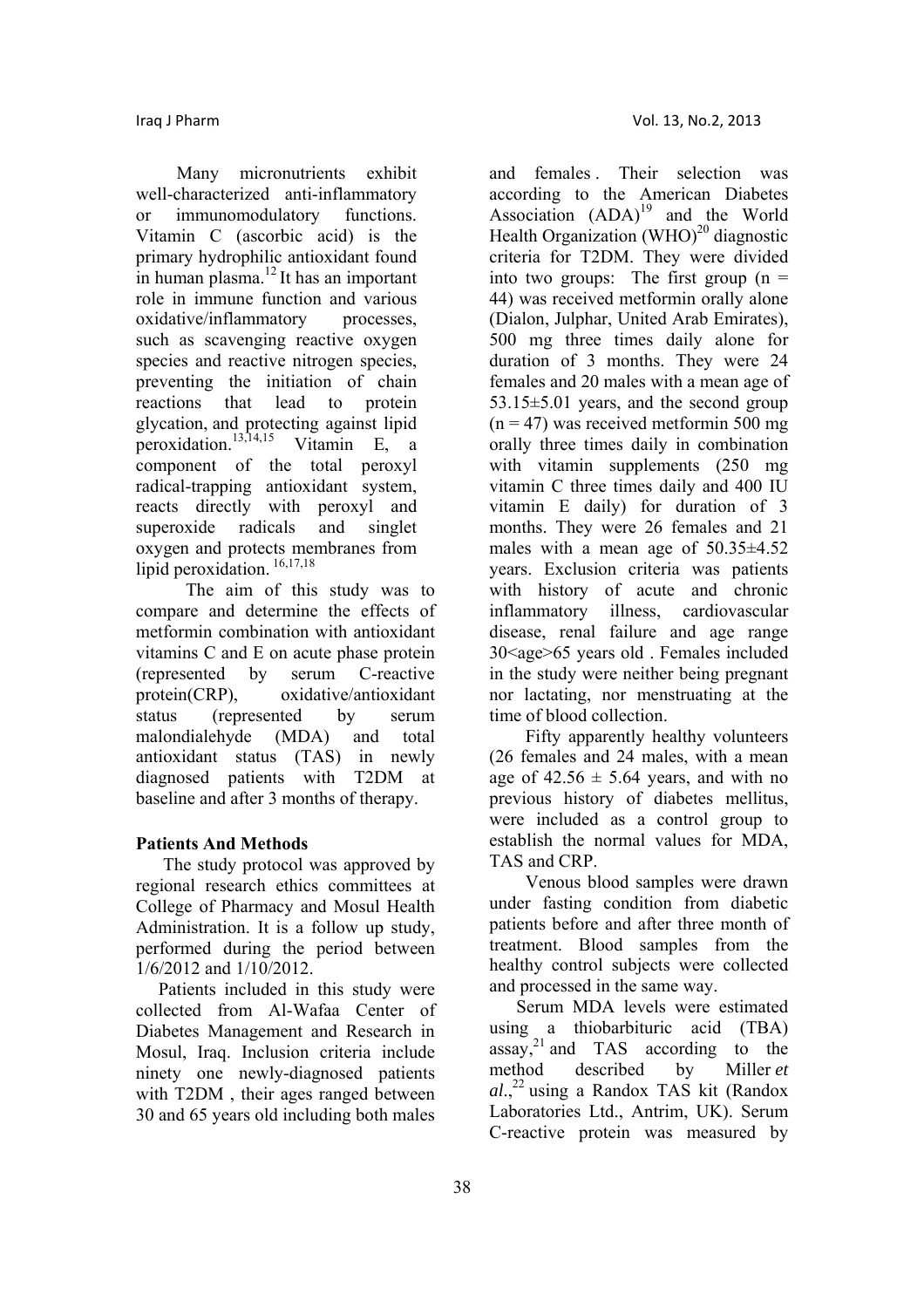enzyme–linked immunosorbent assay (ELISA), using BioCheck CRP ELISA kit (BioCheck Inc., California, USA).

 Statistical analysis of the data, were expressed as mean  $\pm$  standard deviation (SD). Unpaired t-test is used to compare between baseline data of the control group and other groups. Paired t-test is used to compare between data of before treatment and after treatment of metformin group and combination group. The statistical results were considered significant at  $p \leq 0.05$ .<sup>23</sup>

### **Results**

 The serum levels of MDA and CRP were significantly higher  $(p<0.001)$  and the serum level of TAS was significantly lower (p<0.001) in patients with T2DM before starting therapy with metformin alone or in combination with vitamins C and E (at baseline) in comparison with the control group (Table 1 and 3 respectively). After three months of therapy with metformin alone, the serum levels of MDA and CRP although reduced but still there were significant differences from the control values (Table 1 and 3 respectively). After three months of therapy with metformin alone,

the serum levels of MDA and CRP were reduced and the serum level of TAS were increased but still there was a significant differences  $(p<0.01)$  from the control values (Table 1 and 3 respectively). Regarding patients treated with metformin in combination with vitamin E and C, there were highly significant reduction  $(p<0.001)$  in the serum levels of MDA and CRP and a highly significant increase (p<0.001) in the serum level of TAS as compared to the control values (Table 1 and 3 respectively).

 Comparison of serum levels of MDA and CRP before and after therapy with metformin alone, show significant reductions  $(p<0.01)$  in MDA and CRP and a significant increase  $(p<0.01)$  in TAS after three months of therapy (Table 2). While comparison of serum levels of TAS in patients with T2DM before and after therapy with metformin in combination with vitamin E and C, show highly significant reductions (p<0.001) in MDA and CRP and a highly significant increase  $(p<0.001)$  in TAS after three months of therapy had been obtained (Table 4).

|                      | $Mean \pm SD$       |                                |                               |
|----------------------|---------------------|--------------------------------|-------------------------------|
| <b>Parameter</b>     | Control<br>$(n=50)$ | <b>Before Drug</b><br>$(n=44)$ | <b>After Drug</b><br>$(n=44)$ |
| $MDA$ ( $\mu$ mol/L) | $1.05 \pm 0.13$     | $2.10\pm0.24$ <sup>***</sup>   | $1.90 \pm 0.20$ <sup>**</sup> |
| $TAS$ (mmol/L)       | $1.91 \pm 0.11$     | ***<br>$1.06 \pm 0.15$         | $1.14 \pm 0.13$               |
| $CRP$ (mg/L)         | $0.48 \pm 0.07$     | $12^{***}$                     |                               |

**Table 1:** Comparison of MDA , TAS and CRP between control and patient groups (before and after metformin therapy).

\*\*\*Significant difference from control at p<0.001 , \*\*Significant difference from control at p<0.01 using unpaired t- test.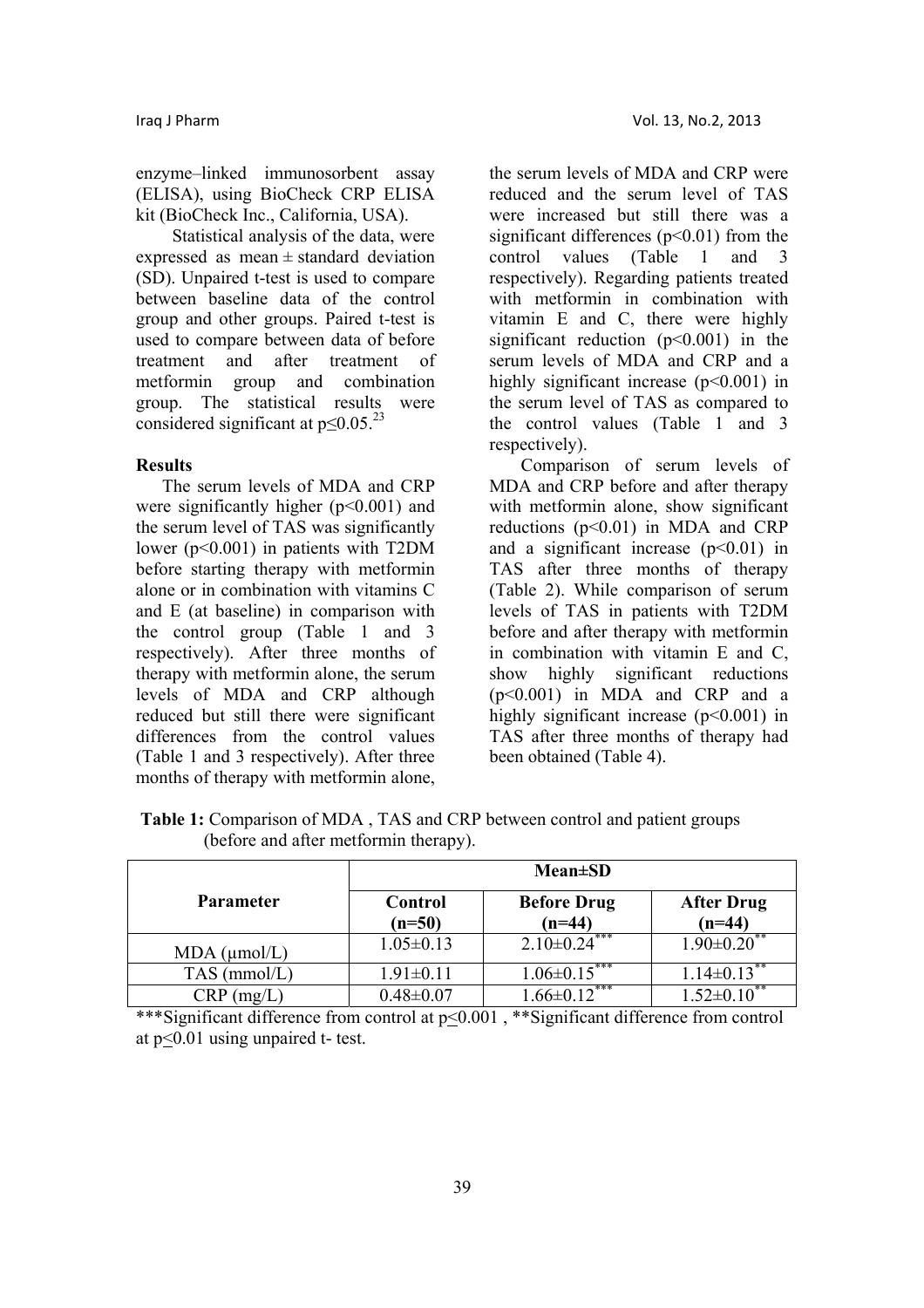|                      | <b>Mean</b> ±SD |                 |               |
|----------------------|-----------------|-----------------|---------------|
| <b>Parameter</b>     | <b>Before</b>   | After           | p-value       |
| $MDA$ ( $\mu$ mol/L) | $2.10\pm0.24$   | $1.90 \pm 0.20$ | < 0.01        |
| $TAS$ (mmol/L)       | $1.06 \pm 0.15$ | $1.14 \pm 0.13$ | $<$ 0.01 $\,$ |
| $CRP$ (mg/L)         | $1.66 \pm 0.12$ | $1.52 \pm 0.10$ | $<\!\!0.01$   |

**Table 2:** Effects of metformin therapy on MDA, TAS and CRP in patients group with T2DM.

Using paired t- test (n=44).

**Table 3:**Comparison of MDA , TAS and CRP between control and patients group (before and after metformin-vitamin combination therapy).

|                      | $Mean \pm SD$<br><b>Before Drug</b><br><b>After Drug</b><br>Control |                        |                        |  |
|----------------------|---------------------------------------------------------------------|------------------------|------------------------|--|
| <b>Parameter</b>     |                                                                     |                        |                        |  |
|                      | $(n=50)$                                                            | $(n=47)$               | $(n=47)$               |  |
| $MDA$ ( $\mu$ mol/L) | $1.05 \pm 0.13$                                                     | $2.08 \pm 0.25$ ***    | $1.83 \pm 0.19$ ***    |  |
| $TAS$ (mmol/L)       | $1.91 \pm 0.11$                                                     | $1.08 \pm 0.17$ ***    | ***<br>$1.29 \pm 0.14$ |  |
| $CRP$ (mg/L)         | $0.48 \pm 0.07$                                                     | ***<br>$1.54 \pm 0.11$ | ***<br>$1.28 \pm 0.26$ |  |

\*\*\*Significant difference from control at  $p<0.001$  using unpaired t- test.

# **Table 4:** Effects of metformin-vitamin combination on MDA, TAS and CRP in patients group with T2DM.

|                      | <b>Mean</b> ±SD |                 |             |
|----------------------|-----------------|-----------------|-------------|
| <b>Parameter</b>     | <b>Before</b>   | After           | p-value     |
| $MDA$ ( $\mu$ mol/L) | $2.08 \pm 0.25$ | $1.83 \pm 0.19$ | < 0.001     |
| $TAS$ (mmol/L)       | $1.08 \pm 0.17$ | $1.29 \pm 0.14$ | $<$ $0.001$ |
| (mg/L)<br>CRP.       | $1.54 \pm 0.11$ | $1.28 \pm 0.26$ | 0.001       |

Using paired  $t$ - test (n=47).

**Table 5:** Comparison of percent of variation of the studied parameters after therapy with metformin alone or in combination with vitamins (E+C).

|                      | Mean $\pm SD(%)$                               |                  |         |
|----------------------|------------------------------------------------|------------------|---------|
| Parameter            | <b>Metformin+ Vitamins</b><br><b>Metformin</b> |                  | p-value |
|                      | $(n=41)$                                       | $(n=47)$         |         |
| $MDA$ ( $\mu$ mol/L) | $-0.20 \pm 0.04$                               | $-0.25 \pm 0.06$ | (NS)    |
| $TAS$ (mmol/L)       | $0.08 \pm 0.02$                                | $0.21 \pm 0.15$  | < 0.001 |
| $CRP$ (mg/L)         | $-0.14 \pm 0.02$                               | $-0.26 \pm 0.15$ | < 0.01  |

NS=Not significant using unpaired t-test; Negative sign means decrease.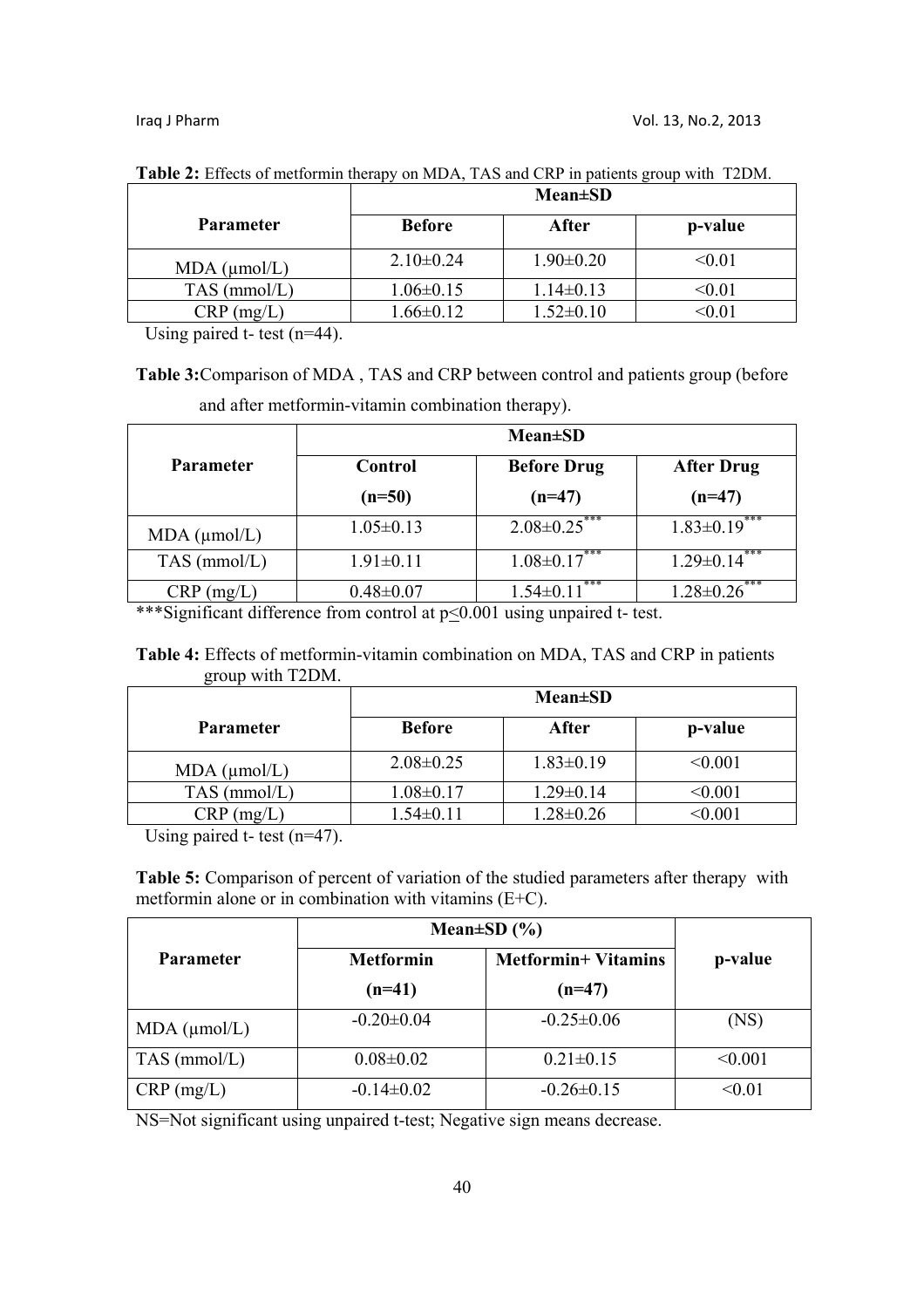| <b>Table 0.</b> Correlations between MDA and TAS in patients with T2DN. |                |              |  |  |
|-------------------------------------------------------------------------|----------------|--------------|--|--|
|                                                                         | $TAS$ (mmol/L) |              |  |  |
| <b>Parameter</b>                                                        |                | p-value      |  |  |
| $MDA$ ( $\mu$ mol/L)                                                    | $-0.327$       | $<\!\!0.001$ |  |  |

**Table 6**: Correlations between MDA and TAS in patients with T2DM.

**Table 7:** Correlations between MDA , TAS and CRP in patients with T2DM.

| Parameter    | $MDA(\mu mol/L)$ |         | $TAS$ (mmol/L) |         |
|--------------|------------------|---------|----------------|---------|
|              |                  | p-value |                | p-value |
| $CRP$ (mg/L) | 0.892            | <0.001  | $-0.731$       | <0.001  |

 Table (5) shows a comparison between the percent of variation of the studied parameters between the two patients groups. A non significant difference had been obtained with the serum levels of MDA (p=0.026) and there are significant differences in the serum levels of TAS ( $p \le 0.001$ ) and CRP (p<0.01) between the two patients groups.

 Regarding correlations, there was a highly significant negative correlation between TAS and MDA levels (r= - 0.327; p<0.001) (Table 6), and between TAS and CRP levels  $(r = -0.731)$ ; p<0.001) in T2DM patients (Table 7), while there was a highly significant positive correlation between CRP and MDA levels  $(r=0.892; p<0.001)$  in T2DM patients (Table 7).

### **Discussion**

The present study demonstrated significantly high serum MDA level and a significantly low serum TAS level in newly diagnosed patients with T2DM as compared to healthy controls. It was also demonstrated that the administration of metformin alone or in combination with vitamins C and E to such patients for a duration of 3 months was associated with a significant reduction in MDA

levels and a significant increase in serum TAS levels. Although considerable improvement was noted in these parameters, still there were significant differences from the control values. Our finding of enhanced oxidative stress and reduced TAS at baseline provides evidence for the presence of oxidative stress in newly diagnosed patients with T2DM. Furthermore, the decrease in levels of MDA, with a concomitant increase in TAS after three months of therapy seen in our study, may indicated a good response to therapy with either metformin alone or in combination with vitamin E and C. These findings provided evidence for the presence of oxidative stress and inflammation in patients with  $T2DM.<sup>24</sup>$  The findings of this study were in consistent with several studies which had been done to evaluate oxidative stress, antioxidant status, and markers of inflammation in diabetic patients.1,2 Increasing evidence in both experimental and clinical studies suggests that both oxidative stress and inflammation played a major role in the pathogenesis of both types of diabetes mellitus $\frac{3}{2}$ 

 The present work revealed that there was a significant decrease in serum MDA levels in newly-diagnosed T2DM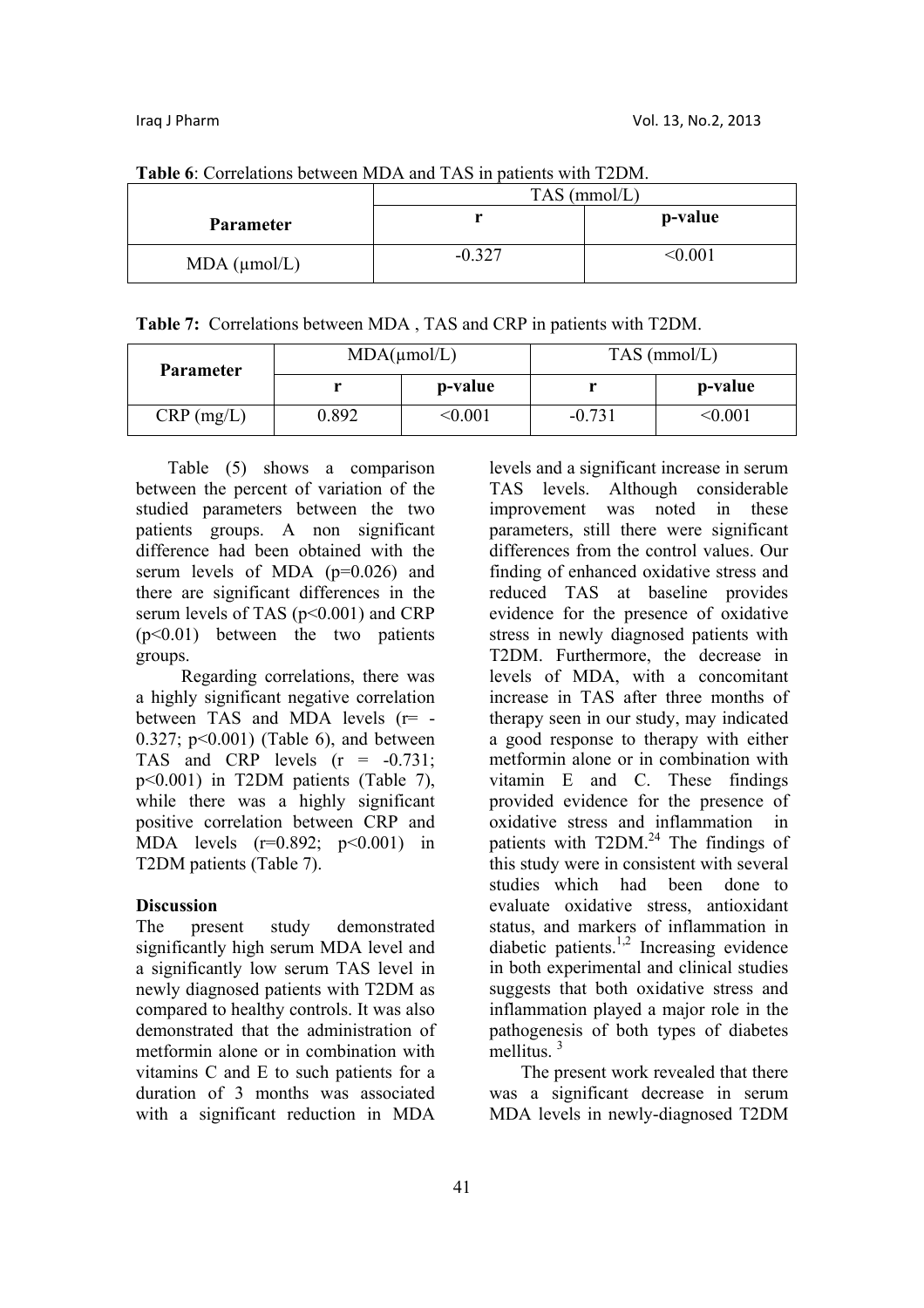patients after a 3-month therapy with metformin monotherapy. These results were in consistent with other studies.<sup>29,30</sup> Conversely, Skrha *et al.*(2007) observed that 3-month therapy with metformin was accompanied by significantly increased plasma MDA levels in T2DM patients. They concluded that initiation of metformin treatment in such patients was associated with activation of oxidative stress.31 Where as Gupta *et al*.(2010) observed no change in MDA levels at the end of the 12 weeks treatment with metformin, in newly diagnosed T2DM patients.<sup>32</sup>

 The present study also revealed a significant increase ( $P \le 0.01$ ) in TAS of newly-diagnosed T2DM patients after a 3-month metformin therapy, which is consistent with those reported by Tessier et al.(1999).<sup>33</sup> Regarding the group of metformin with vitamins C and E combination, this study showed that they reported a significant reduction in serum levels of MDA and CRP with a significant increase in TAS after 3 months of treatment in comparison with their levels before therapy which is consistent with those reported by Ceriello and Testa (2009) whom observed that vitamins C and E supplements might help counteract the heightened oxidative and inflammatory conditions observed in diabetes and thus serve as an adjunctive therapeutic agent for the prevention and even treatment of the cardiovascular complications associated with diabetes.<sup>12</sup> Moreover, these two vitamins which are important antioxidants in humans have the ability of scavenging oxygen-derived free radicals, improved hyperlipidemia and decreased blood pressure.<sup>34,35</sup>

 A number of epidemiological studies demonstrated an inverse association between vitamin E and

markers of oxidation, inflammation, and T2DM incidence.<sup>38,39,40</sup>

 Our study showed a highly significant negative correlation between serum MDA levels and TAS in patients with diabetes, which suggests increased utilization by reactive oxygen species as an important contributing factor to the lower concentrations of antioxidants in patients with diabetes.

 The result of the present study also showed that the serum CRP level in newly diagnosed patients with T2DM was significantly higher than those of healthy controls and that the administration of metformin alone or in combination with vitamins C and E to such patients for a duration of 3 months was associated with a significant decrease in serum CRP levels. Many studies showed that CRP is a reliable marker of cardiovascular disease (CVD) and had thus been incorporated into CVD risk prediction protocols especially in patients with diabetes mellitus.<sup>25,26</sup> Regarding metformin therapy, the findings of this study were in consistent with the results of previous studies, as Akbar (2003) found that serum CRP level in well-controlled T2DM patients with metabolic syndrome was significantly lower in patients using metformin compared with those using glibenclamide.<sup>27</sup> Other study that were in consistent with the finding of our results were those reported by Kahn, *et al.*(2010).28 Where as Tousoulis *et al*.(2007) reported that treatment with 2000 mg/day for 4 weeks had no effect on levels of CRP, IL-6, TNF-α, or soluble vascular cell adhesion molecule-1 in 13 T2DM patients.<sup>36</sup>

 Overall, Paolisso *et al.*(1995) reported that it may remain unclear whether vitamin C intake has an effect on factors related to T2DM. Although the epidemiologic evidence suggests that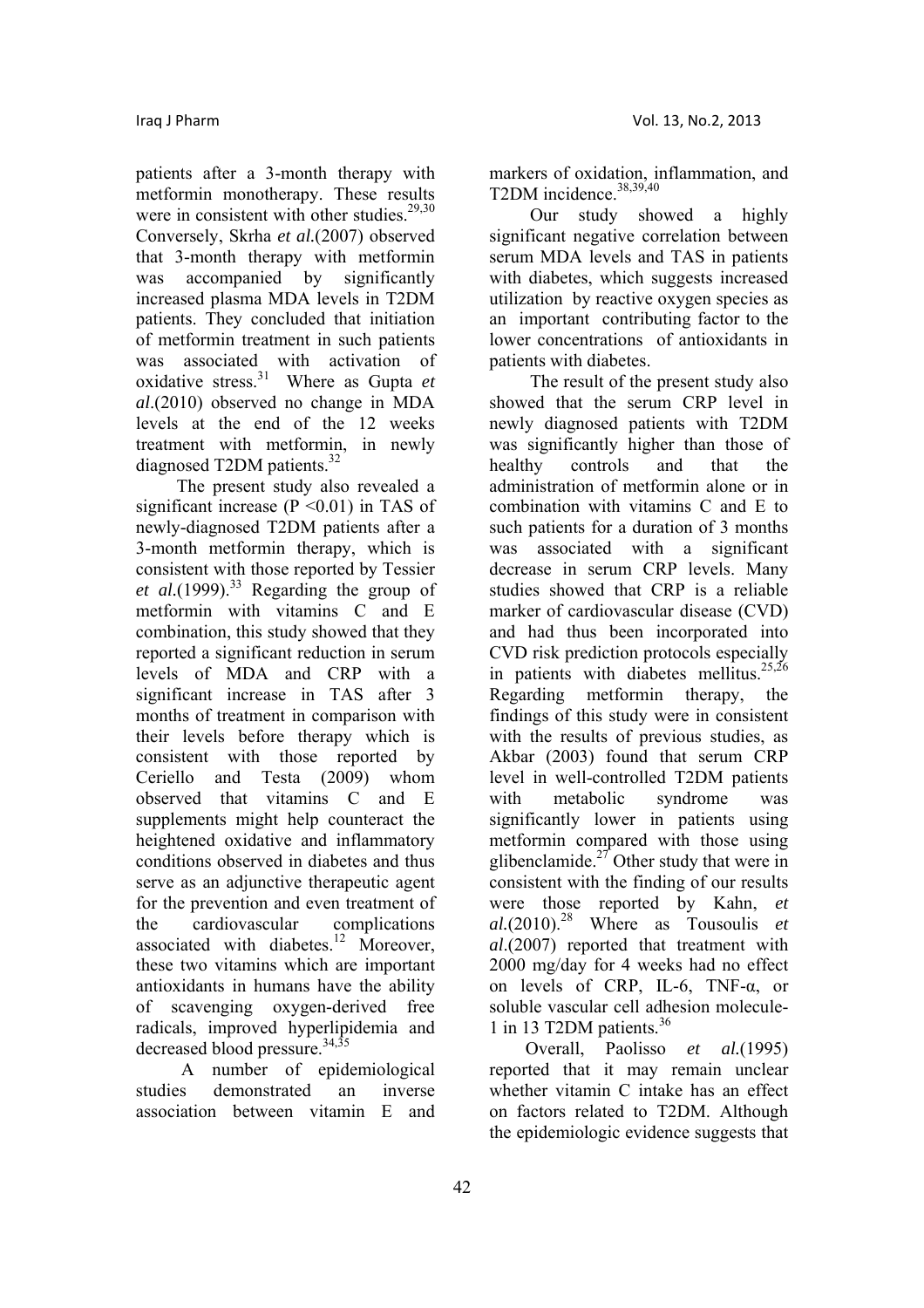vitamin C, whether as a supplement or as part of a diet rich in fruits and vegetables, beneficially affects inflammatory markers and disease risk, the results of intervention trials in T2DM are conflicting.  $37$ 

 In the present study, it has been found that diabetic patients with higher serum CRP concentrations, which is an indicative of greater inflammatory response, also had a higher serum MDA levels and lower TAS. This can be observed in Table 7, in which serum CRP level was positively correlated with lipid peroxidation products as MDA and negatively correlated with TAS. This finding was in consistence with Ahmed *et al.*(2003) whom they found that CRP level was positively associated with markers of oxidative stress (8 isoprostanes).<sup>41</sup>

 Interestingly, we did not observe any statistically significant differences in serum MDA levels between patients who received metformin alone, and patients who received metformin with the vitamins in combination. In fact, the serum level of TAS was found to be significantly higher, while serum level of CRP was significantly lower in patients who received metformin with the vitamins combination in comparison with metformin alone. This high level of TAS in the serum of diabetic patients who received the antioxidant vitamins together with metformin was most likely caused by the supplementary antioxidant effects of vitamins C and E that potentiates the effects of metformin on oxidative stress and inflammation. These finding were found consistent with those reported by other workers. $42,43,44$ 

 In conclusion, the present study found that three months oral consumption of combined antioxidant vitamins C and E with metformin in

patients with T2DM showed significantly beneficial effect on oxidative stress and inflammatory response as compared with metformin alone. The findings of this study necessitate investigating the overall clinical impact of antioxidant treatment of type 2 diabetes mellitus to maintain good glycemic control.

## **References**

- 1. Meigs JB, Larson MG, Fox CS, *et al.*  Association of oxidative stress, insulin resistance and diabetes. Risk phenotype: The Framingham offspring study. Diabetes Care study. Diabetes Care 2007;30:2529-2535.
- 2. Badawi A, Klip A, Haddad P, *et al.*  T2DM and inflammation: prospects for biomarkers of risk and nutritional intervention. Diabetes Metab Syndr Obes 2010;3:173–186.
- 3. Jin Y, Han G, Hu Y, *et al.* Tea consumption and risk of type 2 diabetes: A meta-analysis of cohort studies. J Gen Intern Med  $2009.24.557-562$
- 4. Medina-Navarro R, Duran-Reyes G, Diaz-Flores M, *et al.* Protein antioxidant response to the stress and the relationship between molecular structure and antioxidant function. PLOS One 2010;5(1):e8971.
- 5. Fridlyand LE, Philipson LH. Reactive species and early manifestation of insulin resistance in type 2 diabetes. Diabetes Obes Metab2006;8(2):136–145.
- 6. Takayanagi R, Inoguchi T, Ohnaka K. Clinical and experimental evidence for oxidative stress as an exacerbating factor of diabetes mellitus. J Clin Biochem Nutr 2011;48(1):72–77.
- 7. Mugabo Y, Li L, Renier G. The connection between C-reactive protein (CRP) and diabetic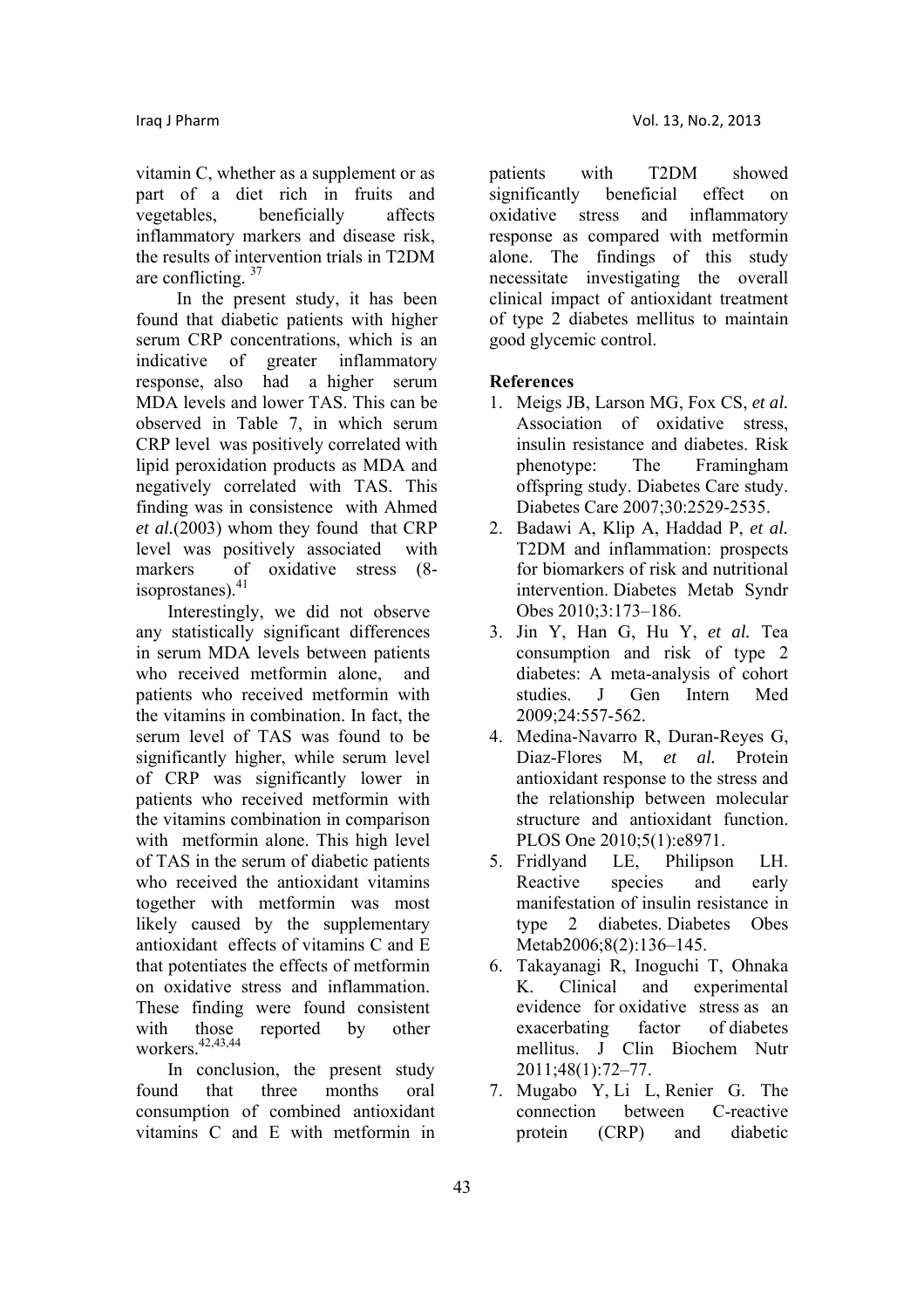vasculopathy. Focus on preclinical findings. Curr Diabetes Rev 2010;6(1):27-34.

- 8. Cox AJ, Agarwal SM, Herrington D, *et al.* C-reactive protein concentration predicts mortality in type 2 diabetes: the Diabetes Heart Study. Diabet Med 2012;29(6):767- 770.
- 9. Abbatecola AM, Maggi S, Paolisso G. New approaches to treating type 2 diabetes mellitus in the elderly: role of incretin therapies. Drugs Aging 2008;25(11):913-925
- 10. Knowler WC, Barrett-Connor E, Fowler SE, *et al.* Reduction in the incidence of type 2 diabetes with lifestyle intervention or metformin. N Engl J Med 2002;346(6):393-403.
- 11. Levy J, Cobas RA, Gomes MB. Assessment of efficacy and tolerability of once-daily extended release metformin in patients with type 2 diabetes mellitus. Diabetol Metab Syndr 2010;2:16.
- 12. Ceriello A, Testa R. Antioxidant anti-inflammatory treatment in type 2 diabetes. Diabetes Care 2009;32(Suppl 2):S232–S236.
- 13. Lu Q, Bjorkhem I, Wretlind B, *et al.*  Effect of ascorbic acid on microcirculation in patients with type II diabetes: a randomized placebocontrolled cross-over study.Clin Sci 2005;108(6):507–513.
- 14. Wannamethee SG, Lowe GD, Rumley A, *et al.* Associations of vitamin C status, fruit and vegetable intakes, and markers of inflammation and hemostasis. Am J Clin Nutr 2006;83(3):567–574.
- 15. Upritchard JE, Sutherl WHF, Mann JI. Effect of supplementation, vitamin E and vitamin C on LDL oxidation and products of inflammatory activity in type 2

diabetes. Diabetes Care 2008;23:733-738.

- 16. Ward NC, Wu JH, Clarke MW, *et al.*  The effect of vitamin E on blood pressure in individuals with type 2 diabetes: a randomized, doubleblind, placebo-controlled trial. J Hypertens 2007;25(1):227–234.
- 17. Wu JH, Ward NC, Indrawan AP, *et al.* Effects of alpha-tocopherol and mixed tocopherol supplementation on markers of oxidative stress and inflammation in type 2 diabetes. Clin Chem 2007;53(3):511–519.
- 18. Kaviarasan K, Arjunan MM, Pugalendi KV. Lipid profile,oxidantantioxidant status and glycoprotein components in hyperlipidemic patients with/without diabetes. Clin Chim Acta 2005;362 (1-2):49-56.
- 19. ADA (American Diabetes Association). Standards of Medical Care in Diabetes: Position Statement. Diabet Care 2010;33:S11-61.
- 20. WHO (World Health Organization). Definition and Diagnosis of Diabetes Mellitus and Intermediate Hyperglycemia: Report of a WHO/ IDF consultation. Geneva: WHO Document Production Services 2006;1-41.
- 21. Buege JA, Aust SD. The thiobarbituric acid assay. Methods in Enzymology 1978;52: 306-310.
- 22. Miller NJ, Rice-Evans C, Davies MJ, *et al.* A novel method for measuring antioxidant capacity and its application to monitoring the antioxidant status in premature neonates. Clin Sci 1993;84:407-412.
- 23. Kirkwood BR. Essentials of Medical Statistics.1st ed. Oxford: Blackwell Scientific Publications1988:43p.
- 24. Kathryn E, Gökhan S. Inflammation, stress, and diabetes. J Clin Invest 2005;115(5):1111–1119.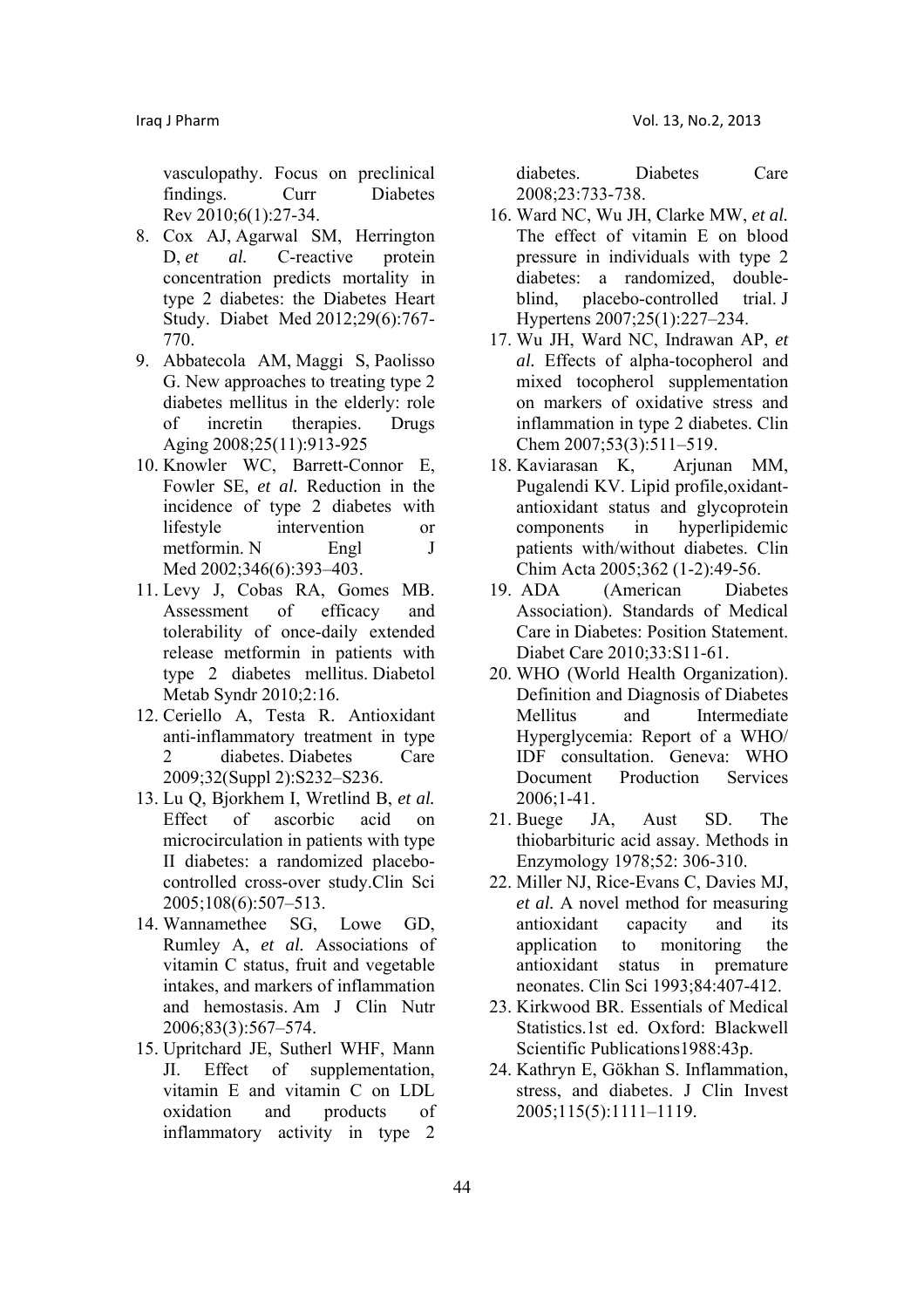- 25. Kaptoge S, Di Angelantonio E, Pennells L, *et al.* C-reactive protein, fibrinogen, and cardiovascular disease prediction. N Engl J Med 2012;367(14):1310- 1320.
- 26. Torres Jl, Ridker PM. Clinical use of high sensitivity C-reactive protein for the prediction of adverse cardiovascular events. Curr Opin Cardiol 2003.18:471-478.
- 27. Akbar DH. Effect of metformin and sulfonylurea on C-reactive protein level in well-controlled type 2 diabetes with metabolic syndrome. Endocrine 2003;20:215-218.
- 28. Kahn SE, Haffner SM,Viberti G, *et al.* Rosiglitazone decreases Creactive protein to a greater extent relative to glyburide and metformin over 4 years despite greater weight gain: Observation from a diabetes outcome progression trial (ADOPT). Diabet Care 2010;33:177-183.
- 29. Pavlović D, Kocić R, Kocić G, *et al.*  Effect of four-week metformin treatment on plasma and erythrocyte antioxidative defense enzymes in newly diagnosed obese patients with type 2 diabetes. Diabetes Obes Metab 2000;2:251-256.
- 30. Alaa A, Imad A. Comparative Effects of Glibenclamide and Metformin on C-Reactive Protein and Oxidant/Antioxidant Status in Patients with Type II Diabetes Mellitus. Sultan Qaboos Univ Med J 2012;12(1): 55–61.
- 31. Skrha J, Prázný M, Hilgertová J, *et al.* Oxidative stress and endothelium influenced by metformin in type 2 diabetes mellitus. Eur J Clin Pharmacol 2007;63(12):1107-1114.
- 32. Gupta RK, Rehan HS, Rohatagi A, *et al.* The effect of glipizide, metformin and rosiglitazone on non-traditional

cardiovascular risk factors in newly diagnosed patients with type 2 diabetes mellitus. Int J Diabetes Dev Ctries 2010;30:123-128.

- 33. Tessier D, Maheux P, Khalil A, *et al.*  Effects of gliclazide versus metformin on the clinical profile and lipid peroxidation markers in type 2 diabetes. Metabolism1999; 48:897- 903.
- 34. Vega-Lopez S, Devaraj S, Jialal I. Oxidative stress and antioxidant supplementation in the management of diabetic cardiovascular disease. J Investig Med 2004;52(1):24-32.
- 35. Chen H, Karne RJ, Hall G, *et al.*  High-dose oral vitamin C partially replenishes vitamin C levels in patients with type 2 diabetes and low vitamin C levels but does not improve endothelial dysfunction or insulin resistance. Am J Physiol Heart Circ Physiol 2006;290(1):H137–H145.
- 36. Tousoulis D, Antoniades C, Vasiliadou C, *et al.* Effects of atorvastatin and vitamin C on forearm hyperaemic blood flow, asymmentrical dimethylarginine levels and the inflammatory process in patients with type 2 diabetes mellitus. Heart 2007;93(2):244–246.
- 37. Paolisso G, Balbi V, Volpe C, *et al.*  Metabolic benefits deriving from chronic vitamin C supplementation in aged non-insulin dependent diabetics. J Am Coll Nutr 1995;14(4):387–392.
- 38. Salonen JT, Nyyssonen K, Tuomainen TP, *et al.* Increased risk of non-insulin dependent diabetes mellitus at low plasma vitamin E concentrations: a four year follow up study in men. BMJ 1995;311(7013):1124–1127.
- 39. Garcia-Bailo B, El-Sohemy A, Haddad PS, *et al.* Vitamins D, C,